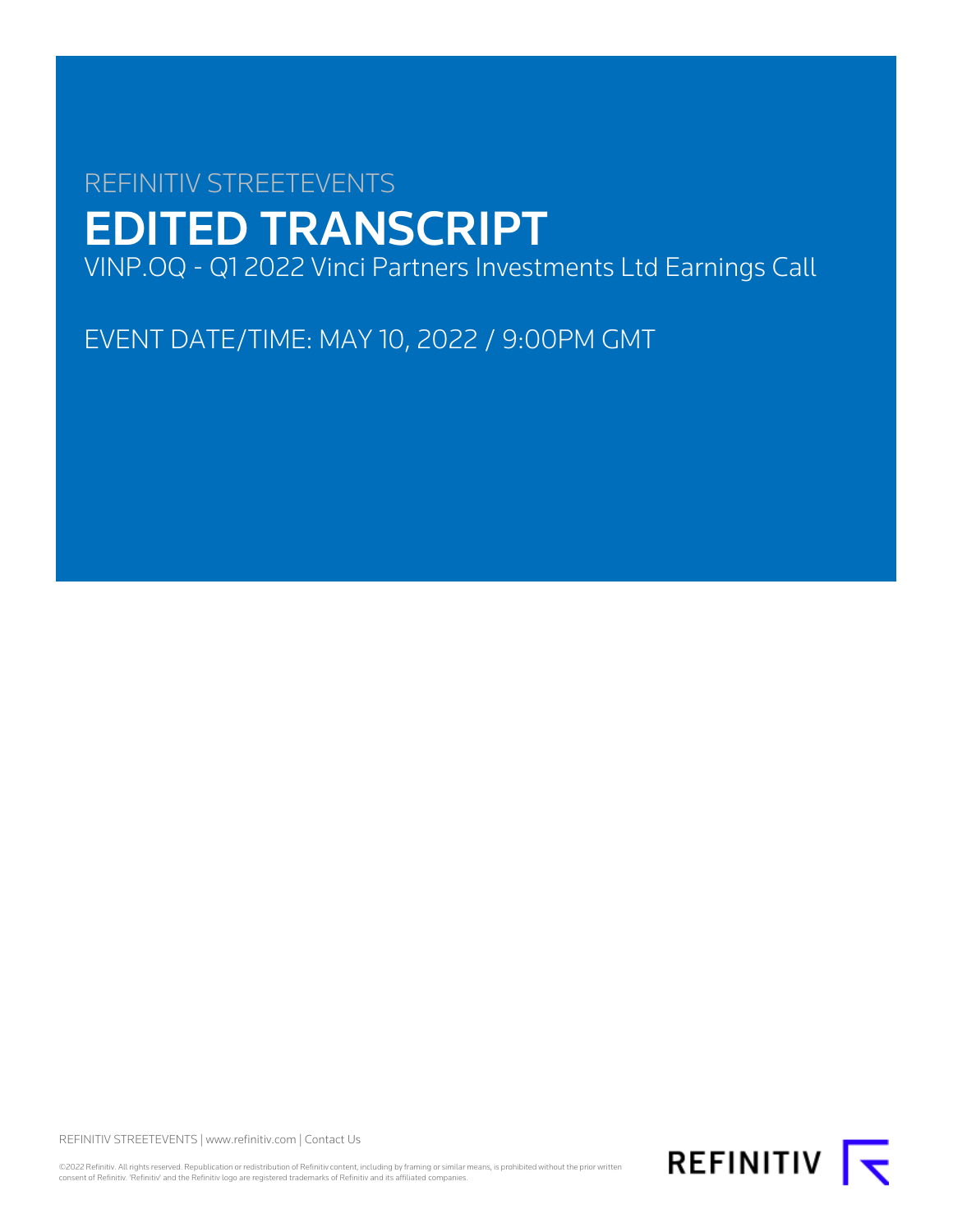### **CORPORATE PARTICIPANTS**

**[Alessandro Monteiro Morgado Horta](#page-1-0)** Vinci Partners Investments Ltd. - CEO & Director **[Anna Luiza de Castro Santos](#page-1-1)** Vinci Partners Investments Ltd. - IR Manager **[Bruno Augusto Sacchi Zaremba](#page-3-0)** Vinci Partners Investments Ltd. - Chairman of Private Equity Group & Head of IR **[Sergio Passos Ribeiro](#page-5-0)** Vinci Partners Investments Ltd. - COO & CFO

### **CONFERENCE CALL PARTICIPANTS**

**[Daer Labarta](#page-6-0)** Goldman Sachs Group, Inc., Research Division - VP **[Ricardo Buchpiguel](#page-8-0)** Banco BTG Pactual S.A., Research Division - Research Analyst

### <span id="page-1-1"></span>**PRESENTATION**

#### **Anna Luiza de Castro Santos** - Vinci Partners Investments Ltd. - IR Manager

Good afternoon. I'm Anna Castro, Investor Relations Manager. On behalf of the company, I'd like to welcome you all to Vinci Partners' First Quarter 2022 Earnings Conference Call. (Operator Instructions) As a reminder, this call will be recorded.

Joining today are Alessandro Horta, Chief Executive Officer; Bruno Zaremba, Private Equity Chairman and Head of Investor Relations; and Sergio Passos, Chief Financial Officer. Earlier today we issued a press release, slide presentation and our financial statements for the quarter, which are available on our website at ir.vincipartners.com.

I'd like to remind you that today's call may include forward-looking statements, which are uncertain and outside of the firm's control and may differ from actual results materially. We do not undertake any duty to update these statements. For a discussion of some of the risks that could affect results, please see the Risk Factor section of our 20-F.

We will also refer to certain non-GAAP measures and you'll find reconciliations in the release. Also note that nothing on this call constitutes an offer to sell or solicitation of an offer to purchase an interest in any Vinci Partners fund.

<span id="page-1-0"></span>With that, I'll turn the call over to Alessandro.

#### **Alessandro Monteiro Morgado Horta** - Vinci Partners Investments Ltd. - CEO & Director

Thank you, Anna. Good afternoon, and thank you all for joining our call. We are extremely pleased to join you all today as we announce results for the first quarter of 2022. Adjusted distributable earnings totaled BRL 57.7 million in the first quarter or BRL 1.03 per common share when adjusted for non-recurring expenses incurred in the quarter. This represented an increase of 22% year-over-year.

Vinci announced a quarterly dividend of \$0.17 on the dollar per common share, totaling \$0.83 per common share distributed as dividends since our IPO. We continue to deliver solid results, thanks to our asset-light and diversified business model translating into substantial amounts of free cash flow and an attractive dividend distribution to our shareholders.

We ended the first quarter with BRL 57 billion in AUM, a solid result compared to the end of the fourth quarter of 2021, with no relevant outflows in the quarter despite the challenging macroeconomic scenario in Brazil. During the quarter, we also had the effect of capital returns totaling BRL 1 billion in our infrastructure strategy.

In our liquid strategy, AUM, we continue to display strong resilience as we have been discussing in the last few earnings calls. During the first quarter, we continued to face extremely challenging local markets. Public equities and hedge fund managers in Brazil have been impacted by

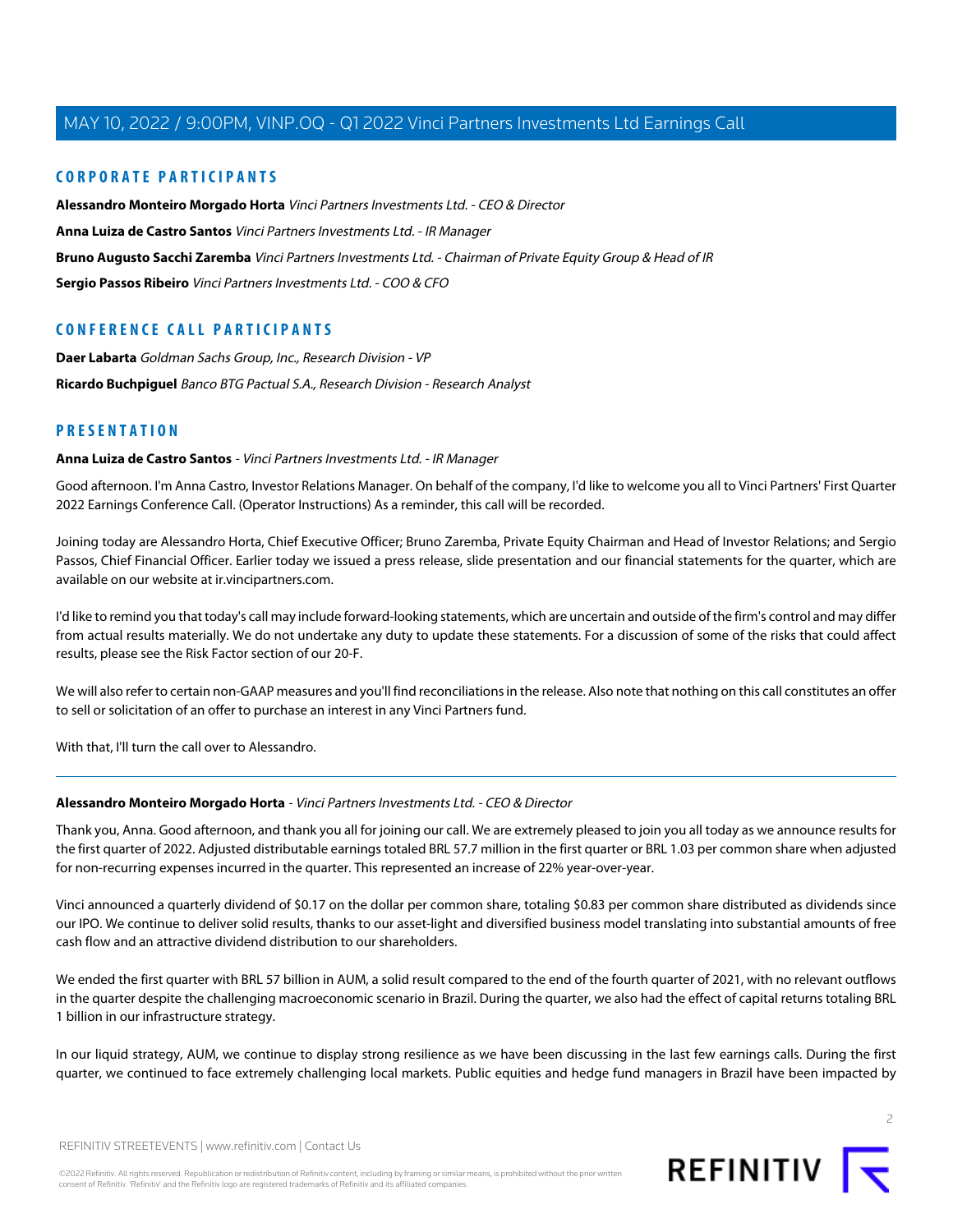approximately BRL 70 billion in outflow only in the first 3 months of the year, more than double the amount seen in outflows during the whole second half of 2021, when interest rates started its current tightening cycle.

Vinci on the other hand, has increased AUM for liquid strategies quarter-over-quarter in our segments, margins for liquid funds remained stable on a year-over-year basis. Considering the last 12 months, FRE for liquid strategies has grown 17%, an outstanding expansion, considering the increasingly tougher market for liquids in Brazil.

Vinci is going through its second interest rate tightening cycles since our foundation in 2009, and we are proving that our business model is capable of going through tougher market conditions and not only remain resilient, but also deliver solid results and attractive dividends. We believe our diversified business model and long-term oriented investor base differentiates us from other asset managers in Brazil that are suffering from huge outflows as interest rates went up in 2021 and 2022.

If we go back in time from 2015 to 2017, we went through our first tightening cycle in interest rates as a company when real interest rates surpassed the 7% level, and nominal rates reached over 14%. In that period, our AUM remained resilient and overall, has grown threefold since then during the following interest rate easing cycle. We believe to be towards the end of the recent cycle of rising interest rates.

Our expectation is that nominal interest rates should soon peak and over time, real interest rates to convert to neutral. The market in January currently considers neutral interest rates in Brazil to be around 3.5%. In fact, Brazil is quite ahead of the global curve when we compare ourselves to other global economies. We had made a relevant push in monetary and fiscal policies over the pandemic, both of which have been fully withdrawn in 2021.

Interest rates have been rising since 2021 in Brazil. And as mentioned, we are close, if not at the end of this rising cycle, while most foreign economies are starting their cycles now following the rising inflation. According to the Central Bank's focus report, we can expect inflation to return to 4% levels in 2023 since the government has anticipated a great part of the job during 2020 and 2021.

We've implemented policies such as the spending gap and social security reform, which should be followed by the decline in real interest rates for the near future until we reach an equilibrium stage, while this may affect our ability to accelerate liquid strategies fund raising in the short-term. We continue to have a robust pipeline of private market funds that are starting to raise capital this year and will push our AUM growth over the next 18 months.

As we mentioned in our fourth quarter 2021 call, we have a total pipeline of target fundraising that adds up to BRL 10 billion. Starting in our private equity strategy, we are on track to reach our first close for VCP IV in coming months. In credit, we are launching a new listed fund, VCRI, the first step on yet another perpetual capital fund, which should be able to come back to market periodically for fresh capital.

We still have in the pipeline for 2022 in credit, a first close for our closed-end fund focused on infrastructure debentures. In infrastructure, we are also on track for our first close for our new strategy, VICC, a climate-related fund anchored in renewable energy, which should take place in the second half of this year. The outcome of this fundraising should have a very important impact for Vinci terms of FRE and subsequently distributable earnings in the medium term.

In parallel, our plan continues to deliver solid result from our core business we for relevant upside coming from financial income due to our significant exposure to fixed income bonds in the company's cash position. The fundamentals of the business remain in intact despite short-term headwinds for a short interest rate tightening cycle.

We believe the shift of allocation towards alternative investments we may have secular trend that we are more than able to capitalize upon as we offer the full suite of alternative investment options for investors in Brazil. In addition global allocations to Brazil continue to be substantially under weighted when compared to historical averages. This is true across all our asset classes from equities to private equity.

The current strong commodity market backdrop should be favorable to Brazil as it benefits our trade balance, exchange rates and GDP growth. We see continued strong feedback from LPs regarding our potential rebalance of the portfolios towards the country. When we look into our FRE



3

REFINITIV STREETEVENTS | [www.refinitiv.com](https://www.refinitiv.com/) | [Contact Us](https://www.refinitiv.com/en/contact-us)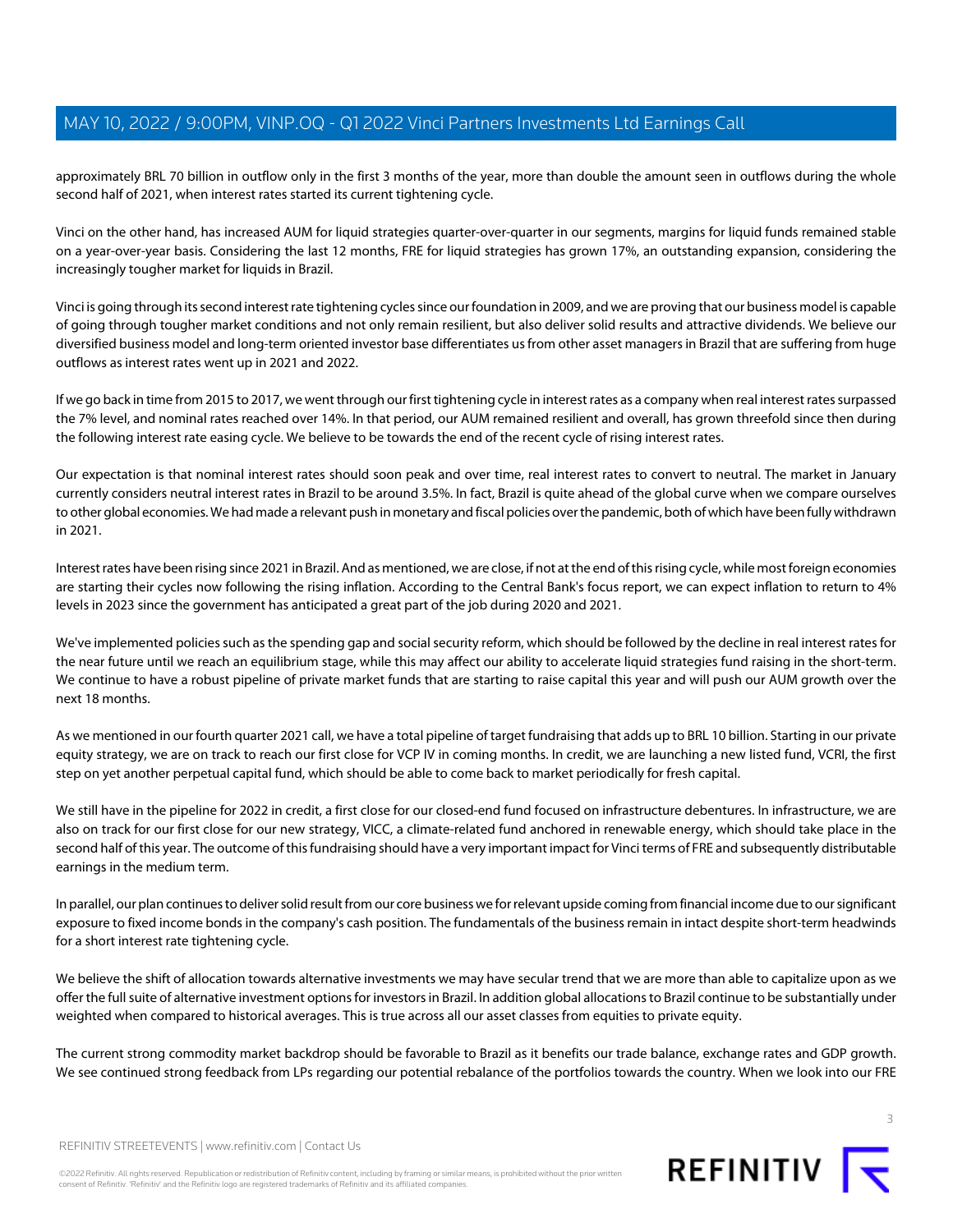only for our asset management segments taken out are more cyclical financial advisor vertical in our new effort in retirement service which I will discuss in a few moments.

We are looking into almost 10% year-over-year growth and a 51% margin. Our core business remains solid, and we should see substantial growth in coming years as we activate fees for private market funds raised throughout this year. Across our platform, we see strong additional growth opportunities with all our listed vehicles fully deployed at this point and ready to come back to market a strong value proposition for our IP&S clients and strong performance liquid funds.

The platform is ready to further accelerate growth as nominal interest rates peak in Brazil. Additionally, we believe there is a significant opportunity for inorganic growth through M&A. We are seeing and acceleration in the pipeline for M&A and are currently evaluating several potential opportunities. We are very proud of this quarter's outcome considering the market conditions encountered recently.

We believe first quarter results are testimony to the power of our platform, validating the resilience of our business in the most challenging and volatile of market scenarios. To finalize my remarks, I would like to go over a very exciting announcement that we made today of our new segment, Vinci Retirement Service.

We believe some of the biggest challenges as well as one of the main opportunities in the Brazilian financial market is the education and the right incentive for investors to plan and build investment portfolios to achieve the long-term pension target returns. Based on our extensive knowledge in asset allocation and management, combined with our long-term vision, we decided to create a new segment within the company, Vinci Retirement Service or VRS.

VRS will be a new segment within Vinci, and we'll work to provide solutions for investors through robust and efficient technological tools, which the financial market currently lacks deeply alongside alternative distribution vehicles. In conjunction with the service providers, we will provide investor education on the importance of a long-term allocation to achieve expected results.

For this new initiative, we have appointed a specialized team in this sector focused on promoting innovation in these markets. VRS will be led by Vinicius Albernaz, our partner and former CEO of Bradesco Seguros and Bradesco Asset Management. We believe the pension plans industry in Brazil is an extremely attractive sector with over BRL 1 trillion in total addressable market, of which almost 90% is in the hands of the incumbent banks.

We are ready to leverage our platforms, powers and expertise in asset allocation to develop attack enabled segment which in our opinion has the potential to be extremely relevant to our company in the medium and long-term. Giving the long-term vision a potential we see for this initiative in addition to the digital nature and high growth profile we expect from it in the coming years.

<span id="page-3-0"></span>We believe VRS merits a standalone segment therefore we have opened a fifth segment in our segment earnings section of the release so shareholders can track our evolution terms of ramp revenues and cost for the new initiatives separately from our already matured asset management segments.

With that, I will turn it over to Bruno to go over our financial results.

### **Bruno Augusto Sacchi Zaremba** - Vinci Partners Investments Ltd. - Chairman of Private Equity Group & Head of IR

Thank you, Alessandro, and good afternoon, everyone.

Starting on Slide 9, we ended the quarter with BRL 57 billion in AUM, up 3% year-over-year. During the first quarter, we had BRL 1.1 billion in capital return from FIP Energia PCH after a successful run of the mandate won for this fund in 2015 by our infrastructure team.

The objective was to restructure the fund's portfolio and return capital to LPs, which was successfully completed this quarter. The excellent performance in this restructure adds to the already stellar track record of our infrastructure team. We closed in the first quarter a follow-on offering

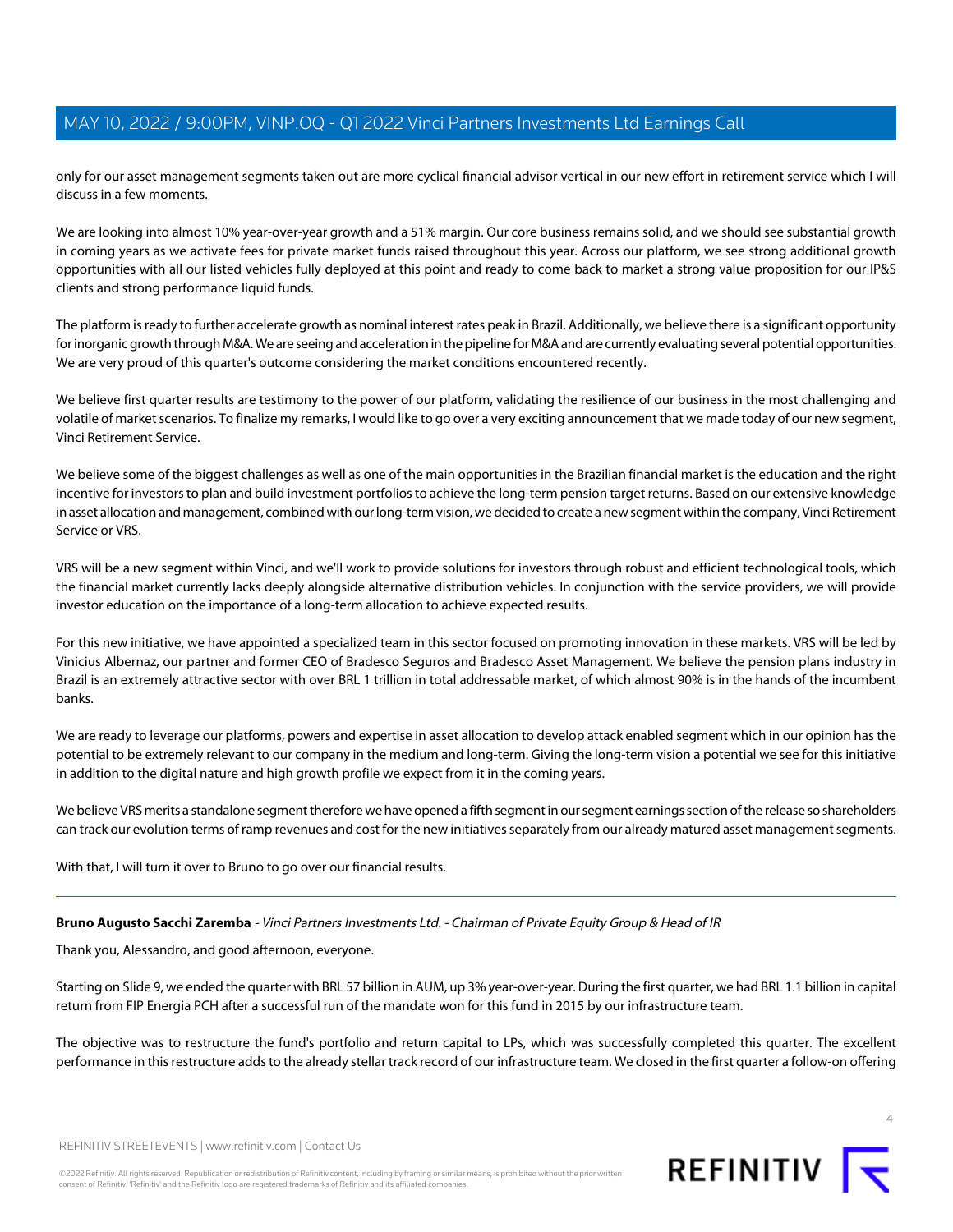for one of our listed REITs, VINO11 in the office sector, which contributed with BRL 215 million in perpetual capital commitments for real estate AUM.

The offering was done through a pay-in-kind transaction such as the one we did in our shopping mall REIT recently as local markets have not been favorable for primary issuances so far in the REIT segment. Our real estate team has been extremely active in a pioneer in the REIT market for this type of stock transaction, being able to raise AUM even in a tougher market environment for primary offerings. We continue to see additional opportunities to raise capital through such structures in coming quarters.

Moving on to Slide 11, we go over accrued performance fees in our private market funds. Performance fee receivable increased to BRL 104.6 million in the first quarter, a 3% increase quarter-over-quarter, driven primarily by appreciation in our VCP III strategy that currently totals BRL 84.6 million in performance fees or 81% of total fees.

As a reminder, Vinci had BRL 8 billion at the end of the quarter in performance eligible AUM coming from private market funds still in investment period that can further contribute to our accrued performance fees as these funds enter their divestment periods. We continue to see this as a significant long-term upside for distributable earnings and dividends.

In Slide 13, we go over management and advisory revenues in the quarter. Management fee revenues were up 7% year-over-year, following strong fundraising across private markets and IP&S segments through 2021. Management fees for the last 12 months totaled BRL 422 million, up 33% year-over-year. Advisory fees accounted for 3.7 million in the quarter and totaled BRL 55.4 million over the last 12 months, up 98% against the prior 12-month period.

Advisory fees are more volatile in nature as they are recognized when deals close. So we can have quarters with greater contribution from advisory while others will build mostly upon our management fee revenues. As discussed in our fourth quarter earnings call, in 2021, we had a banner year in advisory, which will be difficult to replicate in 2022. However, we believe the growth in origination for new mandates will allow us to develop the business organically in the long-term.

In Slide 14, we have our operating expenses for the quarter in the last 12 months. Total expenses represented BRL 48 million in the quarter, down 4% year-over-year. Over the last 12 months, expenses were up 21%, a limited expansion when compared to the growth in fee-related revenues in the same period, even with the new costs related to becoming a public company in 2021. Our robust platform and management teams allow us to raise AUM with very little added costs, which translates into higher margins as we expand the business.

On Slide 15, we present our fee-related earnings. FRE was BRL 43.8 million or BRL 0.78 per share, representing a decrease of 13% year-over-year. FRE in the first quarter was directly impacted by a lower advisory revenue quarter when compared to the first quarter of 2021, a stellar quarter for advisory. When we consider only our asset management businesses, FRE would have been BRL 44.5 million or a 9% increase year-over-year.

FRE totaled BRL 260 million in the last 12 months, a 38% growth against the prior period. FRE margin for the last 12 months was 51%, an increase of 190 basis points against the prior 12-month period. Management fees remained the main contributor to revenues, accounting for 81% of total revenues over the last 12 months, reiterating the relevance of FRE in the company's business model.

Next, in Slide 16, PRE was BRL 2.1 million in the quarter, down 68% year-over-year. In the first quarter of 2021 we had an extraordinary performance contribution coming from international exclusive mandates in our IP&S segments. This becomes evidence when we look into the detailed PRE results for the IP&S segment in Slide 24 of this presentation, which Sergio will cover in more detail in a few moments.

Another point to highlight is that most of our domestic open-ended funds charge performance fees semiannually in June and December. Thus first and third quarters are usually expected to post lower levels of performance fees seasonally. PRE over the last 12 months totaled BRL 19.1 million, down 47% over the prior period, primarily due to the recognition of positive BRL 9 million in unrealized performance fees over the course of the last 12 months of first quarter of '21 as opposed to negative BRL 5 million of unrealized performance fees this year's first quarter last 12 months. Realized performance fees were basically flat.

REFINITIV STREETEVENTS | [www.refinitiv.com](https://www.refinitiv.com/) | [Contact Us](https://www.refinitiv.com/en/contact-us)

©2022 Refinitiv. All rights reserved. Republication or redistribution of Refinitiv content, including by framing or similar means, is prohibited without the prior written consent of Refinitiv. 'Refinitiv' and the Refinitiv logo are registered trademarks of Refinitiv and its affiliated companies.



REFINITIV<sub>I</sub>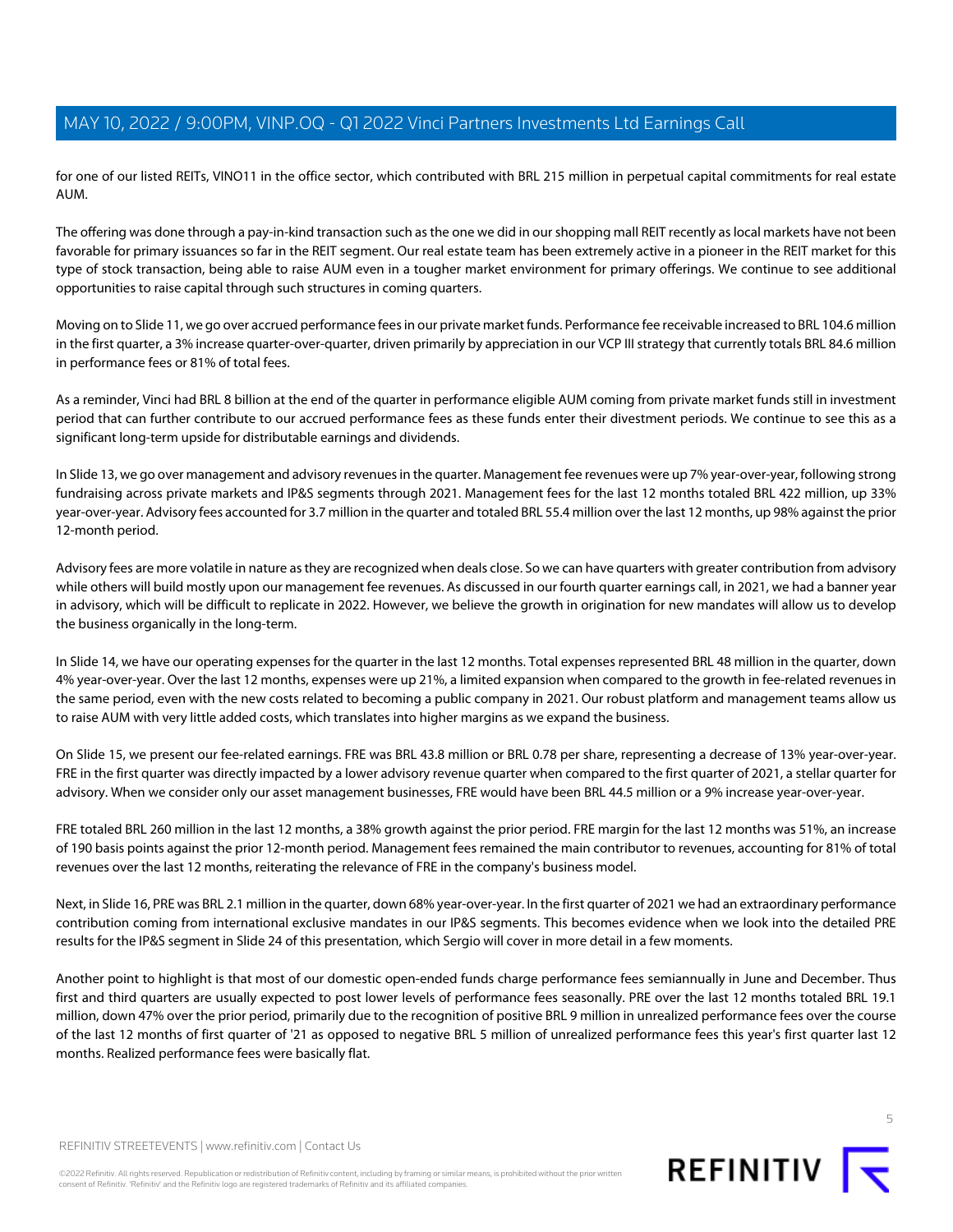Shifting to Slide 17, we go over our realized GP investment and financial income. We had BRL 27 million in realized income this quarter coming from gains in our liquid funds' portfolios and dividend distributions of the company's proprietary position in listed REITs. As we've discussed in the fourth quarter earnings call, financial income should be an important driver for distributable earnings growth in 2022 as most of our cash allocations are exposed to fixed income bonds related to the CDI rates. Capital continues to be deployed as commitments to fund our private markets funds, but draw-downs happen over time allowing for this capital to earn short-term rates in the meantime.

Turning to Slide 18, adjusted distributable earnings totaled BRL 57.7 million in the quarter or BRL 1.03 per share, up 22% year-over-year. After tax, distributable earnings totaled BRL 243 million over the last 12 months, up 77% against the same prior period. Even facing a challenging macro scenario, we were able to grow our distributable earnings significantly. This reinforces our ability to generate cash flow, thanks to our diversified business model translating into dividends and adding value to our shareholders.

Finally in Slide 19, we show our cash and investment balance. We finished the first quarter with BRL 1.4 billion in cash and net investments or BRL 24.58 per share or approximately \$5 per share in cash position. So far the company has committed BRL 451 million into private market funds, of which BRL 132 million were committed in the first quarter of 2022, with close to 60% of total commitments having been called by the funds.

During the first quarter, we committed resources into new launches across our private market strategies, such as our seed investment in our mortgage-backed security funds and credit, which is now a listed vehicle in the B3. We also seeded the first close for VSP, our new Fund of Funds strategy for private markets allocations within IP&S amongst others. For more detail, please see Slide 33 of this presentation.

<span id="page-5-0"></span>And with that, I'll turn it over to Sergio to go through our segments.

### **Sergio Passos Ribeiro** - Vinci Partners Investments Ltd. - COO & CFO

Thank you, Bruno. Turning to our segment highlights. As you can see in Slide 21, our platform remains highly diversified, which we believe to be main contributor to the resilience of our business. 49% of our FRE in the last 12 months came from our private market strategies, followed by liquid strategies with 20%, IP&S with 18%, and financial advisory contributing with 13%. The same level of diversification is reflected in our segment distributable earnings.

Moving on to each of the segments, starting with our private market strategies on Slide 22, FRE totaled BRL 106.8 million in the last 12 months, up 21% over the prior period, following a strong fund raising over the last 12 months across real estate, credit and infrastructure. Total AUM was flat year-over-year.

As previously mentioned, this quarter, we had BRL 1.1 billion in capital return coming from Energia PCH after a successful run of the mandate won in 2015 by our Infrastructure team. This quarter, we also had the sixth issue of quotas for our office REIT, VINO11, adding BRL 215 million in perpetual capital to our platform through a pay-in-kind transaction.

While the markets are still struggling, pay-in-kind transactions has been an important contributor to our REIT business, as it presents an alternative to raise capital other than primary issuances. As mentioned by Alessandro in his prepared remarks, we are on track for our fund-raising pipeline in private market funds over the course of the next 4 to 6 quarters, which should impact substantial growth for private markets FRE, as these funds carry higher fees than our average management fee rate.

Moving on to Slide 23, we posted solid returns in our liquid strategies. FRE for the first quarter was up 2% year-over-year and AUM was resilient in the last 12 months considering the significant and constant outflows suffered by the asset management industry in Brazil over the last quarters. The significant rise in interest rate, aligned with a tougher macro scenario, led to strong outflows in the public equities industry.

Due to our stricter investor base and our long-term track record for our flagship funds, we are able to sail past those uncertainties without any relevant redemptions and solid numbers. Our results prove once again that we are resilient to face a challenging market scenario and impactful when favorable market conditions. With that said, we expect to improve our AUM as interest rates return to a healthy level. We believe we are at the end of the rising cycle for rates which could be an important indicator for future fund-raising in liquidities.



REFINITIV STREETEVENTS | [www.refinitiv.com](https://www.refinitiv.com/) | [Contact Us](https://www.refinitiv.com/en/contact-us)

©2022 Refinitiv. All rights reserved. Republication or redistribution of Refinitiv content, including by framing or similar means, is prohibited without the prior written consent of Refinitiv. 'Refinitiv' and the Refinitiv logo are registered trademarks of Refinitiv and its affiliated companies.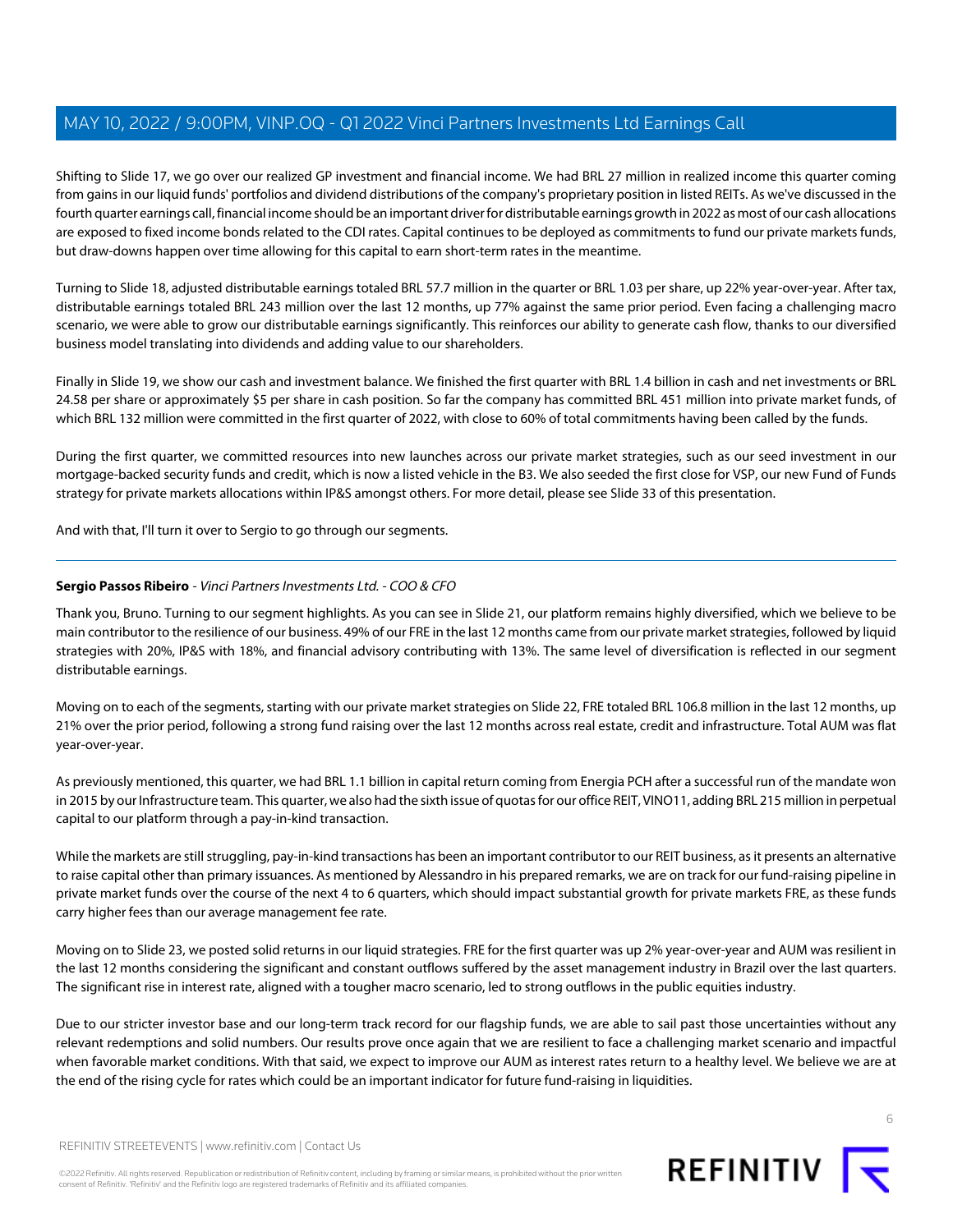Moving on to our IP&S business on Slide 24, FRE totaled BRL 40 million in the last 12 months, a notable increase of 73% against the prior period, following outstanding fund-raising across our separate mandate strategy over the last 12 months. As Bruno anticipated when talking about PRE results, PRE for IP&S in the first quarter '21 accounted for BRL 5 million, a result of extraordinary performance revenues coming from international mandates in the quarter, which did not take place in the first quarter of 2022.

Segment REIT totaled BRL 50.4 million over the last 12 months, a 35% increase against the prior period, reassuring the strong trends we had in our IP&S vertical recently. We are noticing an exciting pipeline for separate mandates this year, placing IP&S in a great position to repeat its success in 2022.

Turning to Slide 25, financial advisory reported modest results in the first quarter 2022. As we mentioned before, advisory fees carry a significant level of seasonality, depending on time for deal closings and market conditions. Nonetheless, we are seeing an exciting pipeline of deals ahead of us that we plan to execute throughout the next quarters. FRE for financial advisory was BRL 27.7 million over the last 12 months, representing a 97% increase over the prior period, thanks to the outstanding year for advisory in 2021.

Finally moving on to Slide 26, that include our new business segment, Vinci Retirement Services. As Alessandro mentioned, we are in the process of developing this business line. Therefore, we are only seeing expenses for the time being. Once the business grows, we should see important contributions from this segment in terms of AUM and revenues from management fees.

We are extremely excited about this new growth initiative and we will soon share with you results from this new vertical every quarter from now on, over a separate segment result. As we go through our segments, it becomes evident that our core business remains solid with healthy margins from mature asset management businesses.

Management fees remain the core indicator of our business model, with most of our AUM coming from a long-term oriented investor base and subject to long-term lockups. We believe, one of the key factors to our resilience and strong results since the IPO, come from our diversification across asset classes, which protects the business in others and to move those market conditions.

Combined with optionality factors, we can also provide interesting upsides depend on the quarter, such as performance and the advisory fees and also our cash position translate into financial income. We have an important counter cycle effect over marketing our cash and balance, as it benefits from the rise in interest rates, becoming a crucial factor of our dividend distribution throughout 2022.

As we are over the course of this year, recycling private capital and the raising the next family of longer-term funds, which should drive fee and AUM growth for the following years. That's it for today's presentation. Once again, we'd like to thank you for joining our call.

With that, I would like to open the call for questions. Anna?

### **QUESTIONS AND ANSWERS**

### <span id="page-6-0"></span>**Operator**

Our first question comes from Tito Labarta with Goldman Sachs.

### **Daer Labarta** - Goldman Sachs Group, Inc., Research Division - VP

I guess my question, following up on, you mentioned you have a nice pipeline of fund-raising for private markets of around BRL 10 billion over the next 4 to 8 quarters. Just any -- just more color in terms of when that can begin to contribute to the AUM? Do you think it's closer to the 4 quarters, like will you -- would that benefit AUM at any point this year do you think? And then on the back of that, how do you think about your ability to deploy that capital, particularly given sort of the current market environment? And just where do you think you can see opportunities in this current environment?



REFINITIV STREETEVENTS | [www.refinitiv.com](https://www.refinitiv.com/) | [Contact Us](https://www.refinitiv.com/en/contact-us)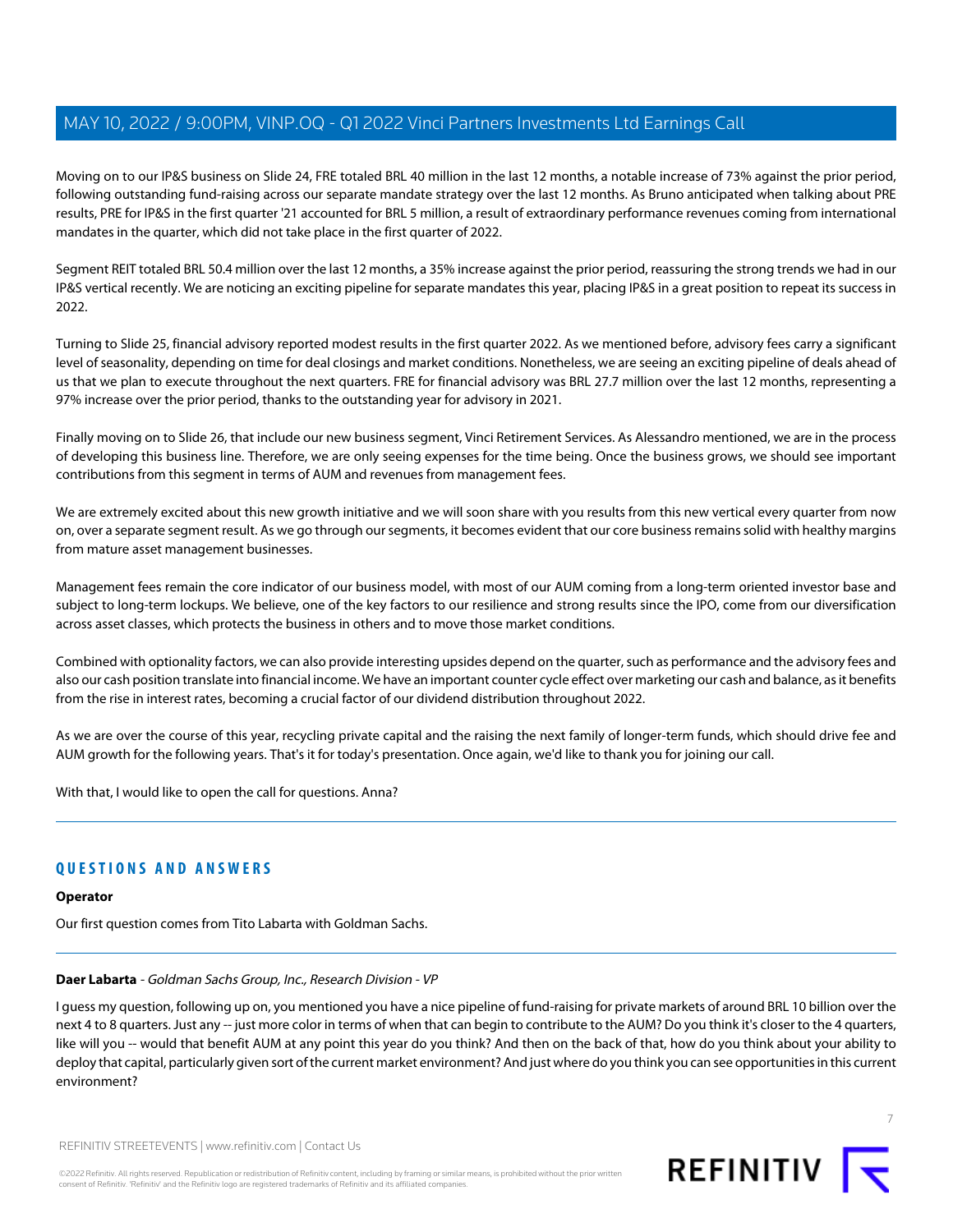### **Bruno Augusto Sacchi Zaremba** - Vinci Partners Investments Ltd. - Chairman of Private Equity Group & Head of IR

Okay, Tito, this is Bruno. Thank you for the question. So the practical private market funds, it has a characteristic of being very backward weighted in regards to the fee structure of the fund, at least in our case, right. Most of our products, we charge on committed capital. So we tend to have the impact being more felt towards the end of the process, because we charge retroactive management fees, right, from people that entered towards the end of the fundraising process.

So the main products that are online today, that are in the market are the simpler ones that we mentioned in the last call, so we continue to have the expectation obviously before, in the next few months during its first close. We have our Climate Change Fund, which is getting very good reviews in the market, that we expect to have closes towards the second half of the year. We have a couple of credit funds.

One of them, we just announced that we did the listing of the fund and we will come back eventually will follow-ons. We have another one, which is a bigger one, which we are negotiating to put online either in the second or the third quarter of this year, which also has very strong anchor in that process. We have other products in the real estate side, one that's related to agriculture and crops.

We have other pay-in-kind transactions in real estate that are under negotiation. So the pipeline is really very full. The big products, they have longer fund-raising cycles and they should impact more '23. So although we should see some impact in '22, we would expect the bulk of the revenue impact to be felt in 2023, as we charge those retroactive management fees, backing up to the first close of these funds, which should happen in the next few months.

#### **Daer Labarta** - Goldman Sachs Group, Inc., Research Division - VP

Great that's helpful and maybe if I can ask…

### **Bruno Augusto Sacchi Zaremba** - Vinci Partners Investments Ltd. - Chairman of Private Equity Group & Head of IR

On the - yes, sorry, on the deployment side, you had a second question on deployment. Yes, we are -- I mean, we are in an excellent environment for capital deployment. So capital availability in Brazil continues to be very scarce. So the amount of capital being raised in Brazil, this hasn't really changed over the past 10 years or so. I think we had a peak year in 2010, '11 perhaps, but after that, the fund-raising was very -- very disciplined overall -- across the board, I would say probably in all the verticals.

So the capital allocation opportunities that we see in the market today are exceptional. I think the market correction is to an even more alternatives, we are structuring additional products that we should come online in the second half, different strategy that we don't have today, to take advantage of the market displacements, some of them in the liquid side of the business. So we see very strong opportunity to deploy this capital as it becomes available to the platform.

#### **Daer Labarta** - Goldman Sachs Group, Inc., Research Division - VP

Great. No, that's helpful. And maybe just any color you can provide on the new retirement strategy. When can that begin to be contributed to fees, if you can quantify that a little bit more, it would be super helpful?

#### **Alessandro Monteiro Morgado Horta** - Vinci Partners Investments Ltd. - CEO & Director

Thank you, Tito. It's Alessandro. If you ask a vertical now, we are in a level in a moment of a problem and probably discover together some clients. We are trying to validate the hypothesis and making the prototype of the products right now. So as soon as it's validated, we are already building there the technical, I would say, side of the products together with the technology embedded. So probably we'll see that impacting more next year than this year, but probably, already launching as soon as possible the products. Of course, we start with a few clients and channels, because

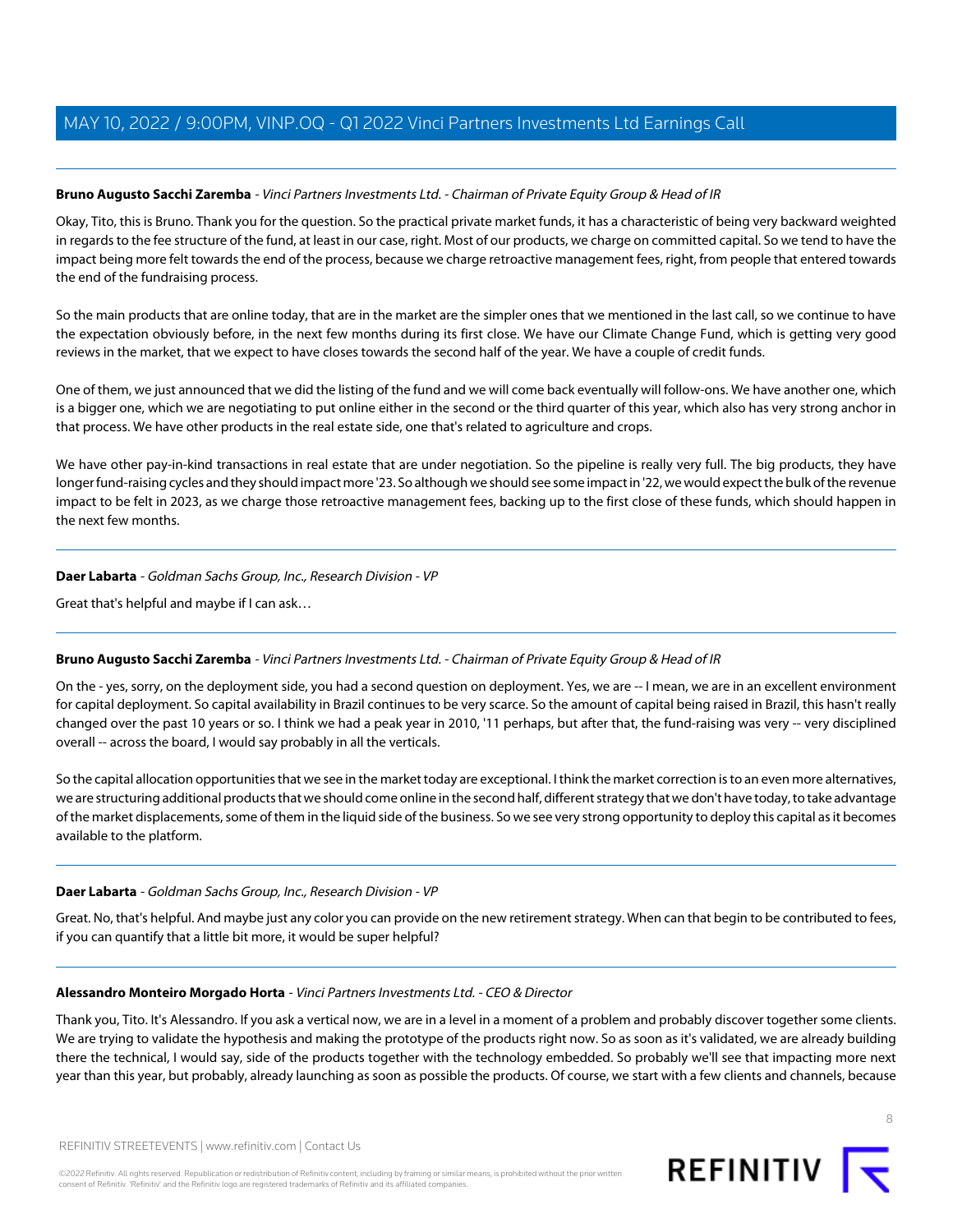that will use both the distribution channels that we have today and new ones, but we'll see this impacting more in terms of AUM and revenues I believe next years and so on. But that is a very scalable business, so we can start slowly with a more cheap, I would say type of access and then scaling-up as soon as we get more AUM and more products and et cetera.

### **Bruno Augusto Sacchi Zaremba** - Vinci Partners Investments Ltd. - Chairman of Private Equity Group & Head of IR

Yes I think just to compliment, it's Bruno again, so just compliment Alessandro, we feel that this market is still very -- when compared to the rest of the market, in Brazil generally is still very early -- in the cycle of going for alternate, but we believe the private pension is even before from a cycle standpoint.

So it's a BRL 1 trillion addressable market when you think about the open private plans in Brazil, which is still almost 90% in the hands of incumbents, the top 5 banks in the country. So there is really a lot of opportunity for us to add value to the clients to generate alternative solutions for their long-term retirement plans and as Alessandro mentioned, we want to do this from a tax standpoint.

So allow the clients to work alongside with us in their asset allocation, contribute with different products that are currently available to them. It's still a very, very immature market, mostly fixed income hedge fund type of allocation and we believe we as a content provider in the alternative space, we can add value to the clients in the medium to long-term basis. And it's really a very, very mature market and with a big addressable market to us.

### **Operator**

<span id="page-8-0"></span>Our next question comes from Ricardo Buchpiguel with BTG Pactual.

### **Ricardo Buchpiguel** - Banco BTG Pactual S.A., Research Division - Research Analyst

I have here on my side, given the more challenging market scenario as seen for asset managers, especially smaller asset managers, do you believe this creates a good opportunity to buy a new asset manager of a different expertise in a different asset class or perhaps with a [practice] in different region?

### **Alessandro Monteiro Morgado Horta** - Vinci Partners Investments Ltd. - CEO & Director

It's Alessandro, and that's completely true, your observation. With the market a little bit more difficult, we are seeing our pipeline for M&A being populated strongly in recent months. We are evolving with this analysis and we are probably seeing very good possibility of completing M&A in the next few months, especially on private markets, where we are looking for, as we mentioned before, additional capabilities under our already very comprehensive private market business lines. And this is of course new, I'd say, strategies or even regions and et cetera, but now we are more interested in looking for new strategies inside private markets. And as you mentioned, the current scenario in Brazil, it's helping us to really populate our M&A pipeline. So we are very optimistic that we would find probably in the next few months some interesting opportunities for us.

### **Operator**

We are showing no further questions at this time. I'd like to turn the conference back over to Alessandro for final remarks.

### **Alessandro Monteiro Morgado Horta** - Vinci Partners Investments Ltd. - CEO & Director

So thank you very much for your continued support and even with a very challenging scenario, we are very happy with the performance of the company and the perspectives and opportunities for the rest of the year. So I'd like to thank you again, and thank you for attending our call.